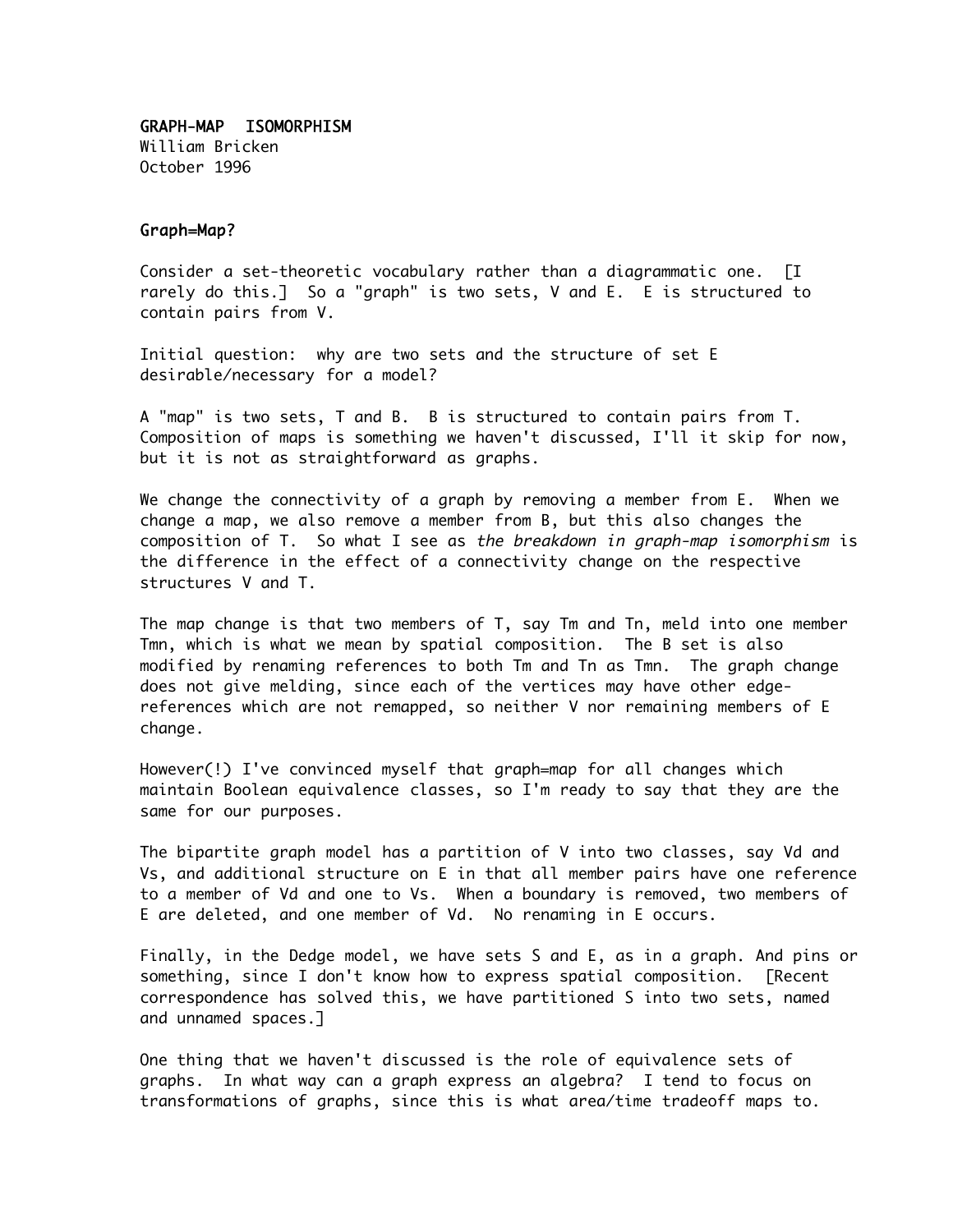There is also the representation question, what is the most efficient form of a graph with a particular behavior. You have a strong dataflow orientation: we have the graph we want, lets pump evaluations through it. I see even evaluation as transformation rather than transmission.

Open question: are these differences only in implementation, or do they map onto something fundamental? I suspect a mixture.

So to explore, I'll try to express the foundational structures of boundary math in each. Note that I'm using caps for arbitrary structures, facing composition/hierarchy directly, and considering ground variables as a simple case. POV is added as • on the outside when appropriate for expressability [I trust this is not controversial, it is a point to consider carefully.]

Bottom line on the exploration is that graph=map, but type of graph is still an open question.

#### Representational Issues

And while at it, I have included the elementary examples of the representational problems of boundary logic (and any computation in general), which are specifically:

1. shared vs. confounded space: check coalesce for eg, how to switch POV for compound expressions.

2. coalesce: when we say A=A, we pose the matching problem, how to match the components of each A, when A is compound. Jeff and I have excellent graph algorithms for this. Matching is particularly difficult when the two As are not in a canonical form.

3. sided pervasion: reference, pervasion, and subsumption are all the same rule, they are all co-derivable. POV plays a role in clarifying this.

4. Robbins: resolution is sufficient as a single axiom when void substitution is not allowed, but Robbins is not. A fundamental unsolved foundational problem.

5. distribution: the only rule which does not insist upon a direction. All NP proofs require using distribution in both directions at the right time. This is the \*only\* source of computational intractability.

Of the above problems, #2 and #5 define what is meant by non-trivial computation. #1 and #4 define non-trivial foundational issues. #3 is purely representational.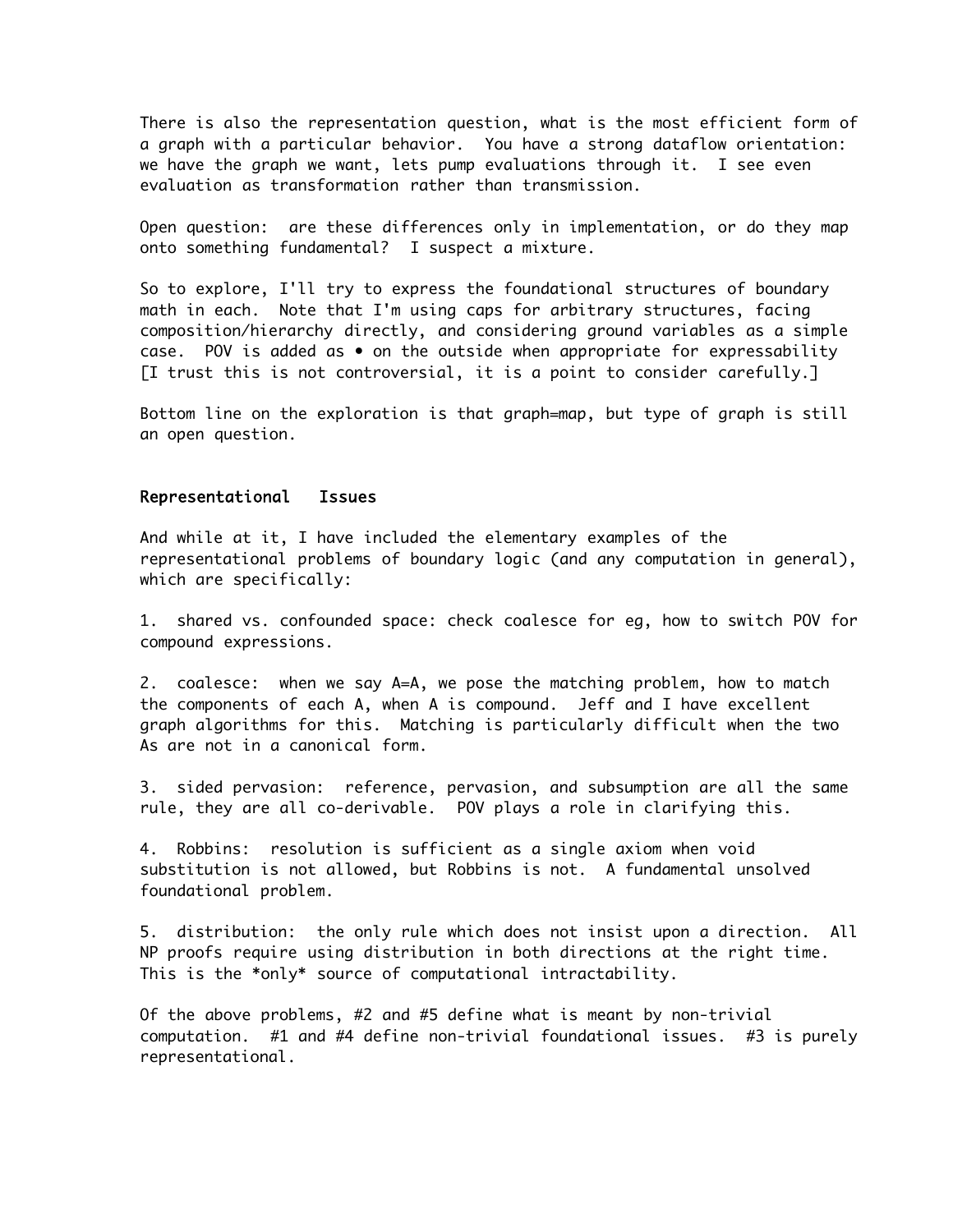# PARENS

| <void><br/>distinction<br/>outside<br/>inside</void>                                                       | ( )<br>$( )$ $( )$<br>(()                                                                                                                                                             |
|------------------------------------------------------------------------------------------------------------|---------------------------------------------------------------------------------------------------------------------------------------------------------------------------------------|
| named structure<br>replicated<br>uniqueness<br>shared space<br>confounded space<br>distinguished<br>joined | A<br>A A<br>A∙A<br>A B<br>A●B<br>$(A)$ B<br>((A)(B))                                                                                                                                  |
| cross<br>call                                                                                              | $( () ) =$<br>( ) ( ) = ( )                                                                                                                                                           |
| dominion<br>involution<br>pervasion                                                                        | A ( ) = ( )<br>$(A)$ = A<br>$A (A B) = A (B)$                                                                                                                                         |
| reference<br>coalesce<br>subsumption<br>resolution<br>Robbins<br>distribution<br>pivot                     | A<br>$A = A$<br>$(A) (A) = (A)$<br>$(A) (A B) = (A)$<br>$((A \ B)(A \ (B))) = A$<br>$(A B)(A (B)) = (A)$<br>$((A \ B)(A \ C)) = A ((B)(C))$<br>$((A \ B) ((A)(C))) = (A (B)) ((A) C)$ |

===================================================================

===================================================================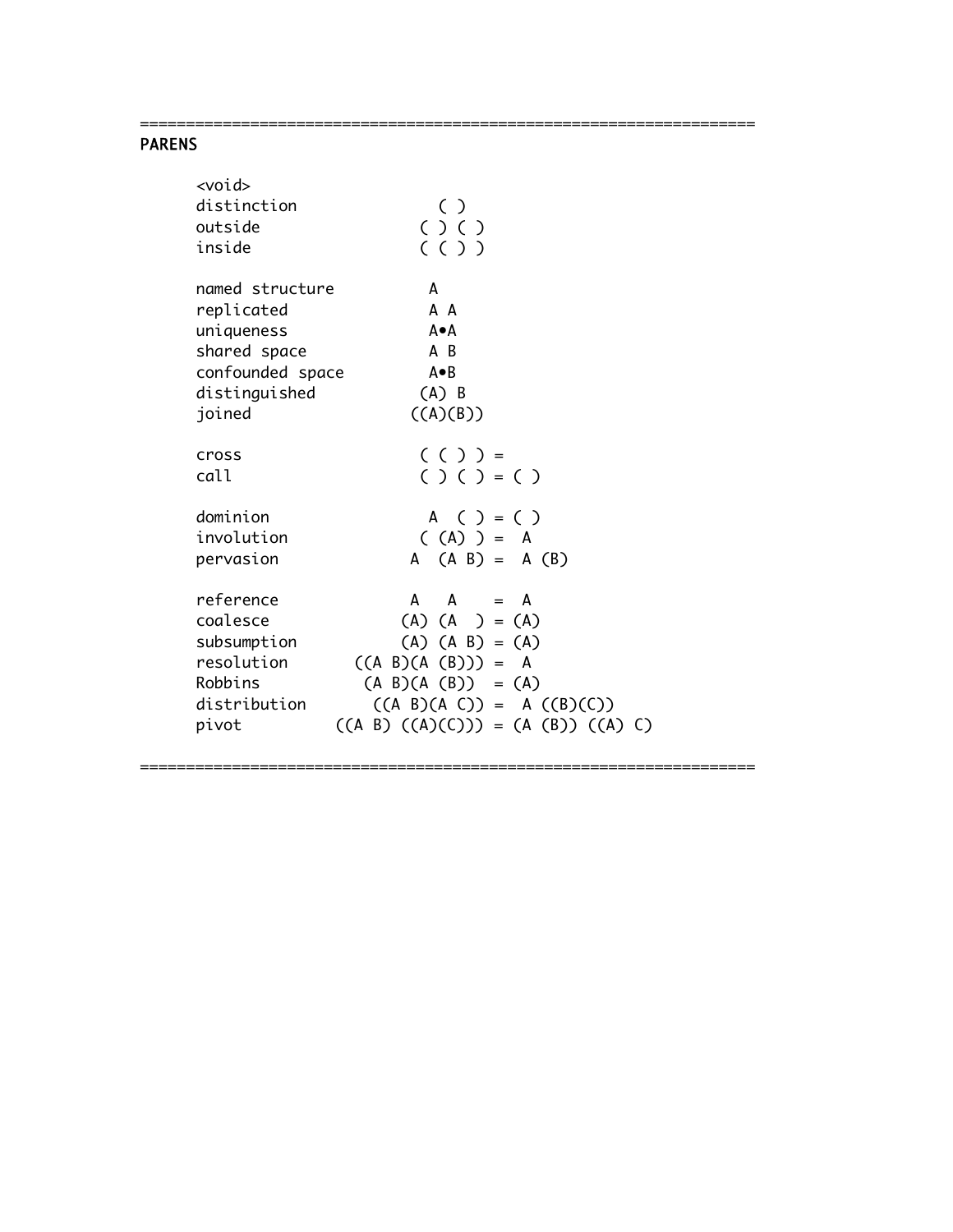| DNET GRAPH                                                                                                | V-set                                                                  | E-set                                                                                                                                                                                                                                                                                                                                                                                                             |
|-----------------------------------------------------------------------------------------------------------|------------------------------------------------------------------------|-------------------------------------------------------------------------------------------------------------------------------------------------------------------------------------------------------------------------------------------------------------------------------------------------------------------------------------------------------------------------------------------------------------------|
| <void><br/>distinction<br/>outside<br/>inside</void>                                                      | $\bullet$ d1<br>$\bullet$ d1 d2<br>$\bullet$ d1 d2                     | <empty><br/><math>\{ \bullet \ \text{d1} \}</math><br/><math>\{ \bullet \ d1 \} \{ \bullet \ d2 \}</math><br/><math>{• d1}{d1 d2}</math></empty>                                                                                                                                                                                                                                                                  |
| named structure • A<br>replicated<br>uniqueness<br>shared space • A B<br>confounded space • A B<br>joined | $\bullet$ A<br>$\bullet$ A                                             | $\{ \bullet \; A \}$<br>$\{ \bullet \ \mathsf{A} \} \{ \bullet \ \mathsf{A} \}$<br>$\{ \bullet \ \mathsf{A} \} \{ \bullet \ \mathsf{A} \}$<br>$\{ \bullet \ \mathsf{A} \} \{ \bullet \ \mathsf{B} \}$<br>$\{ \bullet \ \mathsf{A} \} \{ \bullet \ \mathsf{B} \}$<br>distinguished $\bullet$ d1 A B $\{ \bullet$ d1} $\{d1 \text{ A}\}\{ \bullet \text{ B}\}$<br>• d1 d2 d3 A B ${e$ d1}{d1 d2}{d1 d3}{d2 A}{d3 B} |
| cross<br>$=$                                                                                              | $\bullet$ d1 d2                                                        | $\{ \bullet \text{ d1} \} \{ d1 \text{ d2} \}$<br><empty></empty>                                                                                                                                                                                                                                                                                                                                                 |
| call<br>$=$                                                                                               | $\bullet$ d1 d2<br>$\bullet$ d1                                        | $\{ \bullet \text{ d1} \} \{ \bullet \text{ d2} \}$<br>$\{ \bullet \, \text{d1} \}$                                                                                                                                                                                                                                                                                                                               |
| dominion<br>$=$                                                                                           | $\bullet$ A d1<br>$\bullet$ d1                                         | $\{ \bullet \ d1 \} \{ \bullet \ A \}$<br>$\{ \bullet \, \text{d1} \}$                                                                                                                                                                                                                                                                                                                                            |
| involution<br>$=$                                                                                         | $\bullet$ d1 d2 A<br>A                                                 | $\{ \bullet \text{ d1} \} \{ d1 \text{ d2} \} \{ d2 \text{ A} \}$<br>$\{ \bullet A \}$                                                                                                                                                                                                                                                                                                                            |
| pervasion<br>$=$                                                                                          | $\bullet$ d1 A B<br>$\bullet$ d1 A B                                   | $\{ \bullet \ \mathsf{A} \} \{ \bullet \ \mathsf{d1} \} \{ \mathsf{d1} \ \mathsf{B} \} \{ \mathsf{d1} \ \mathsf{A} \}$<br>$\{ \bullet \; A \} \{ \bullet \; d1 \} \{ d1 \; B \}$                                                                                                                                                                                                                                  |
| reference<br>$=$                                                                                          | $\bullet$ A<br>$\bullet$ A                                             | $\{ \bullet \ \mathsf{A} \} \{ \bullet \ \mathsf{A} \}$<br>$\{ \bullet \; A \}$                                                                                                                                                                                                                                                                                                                                   |
| coalesce<br>$=$<br>$=$                                                                                    | $\bullet$ d1 d2 A<br>$\bullet$ d1<br>$\mathsf{A}$<br>$\bullet$ d1<br>A | $\{ \bullet \text{ d1} \} \{ d1 \text{ A} \} \{ \bullet \text{ d2} \} \{ d2 \text{ A} \}$<br>$\{ \bullet \text{ d1} \} \{ d1 \text{ A} \} \{ d1 \text{ A} \}$<br>$\{ \bullet \text{ d1} \} \{ d1 \text{ A} \}$                                                                                                                                                                                                    |
| subsumption<br>$=$                                                                                        | $\bullet$ d1 d2 A B<br>$\bullet$ d1<br>A                               | $\{ \bullet \text{ d1} \} \{ d1 \text{ A} \} \{ \bullet \text{ d2} \} \{ d2 \text{ A} \} \{ d2 \text{ B} \}$<br>$\{ \bullet \text{ d1} \} \{ \text{d1 A} \}$                                                                                                                                                                                                                                                      |
| resolution                                                                                                | $\bullet$ d1 d2 d3 d4 A B                                              | $\{ \bullet \text{ d1} \} \{ d1 \text{ d2} \} \{ d1 \text{ d3} \} \{ d2 \text{ A} \} \{ d2 \text{ B} \} \{ d3 \text{ A} \} \{ d3 \text{ d4} \} \{ d4 \text{ B} \}$                                                                                                                                                                                                                                                |
| $=$                                                                                                       | • А                                                                    | $\{ \bullet \; A \}$                                                                                                                                                                                                                                                                                                                                                                                              |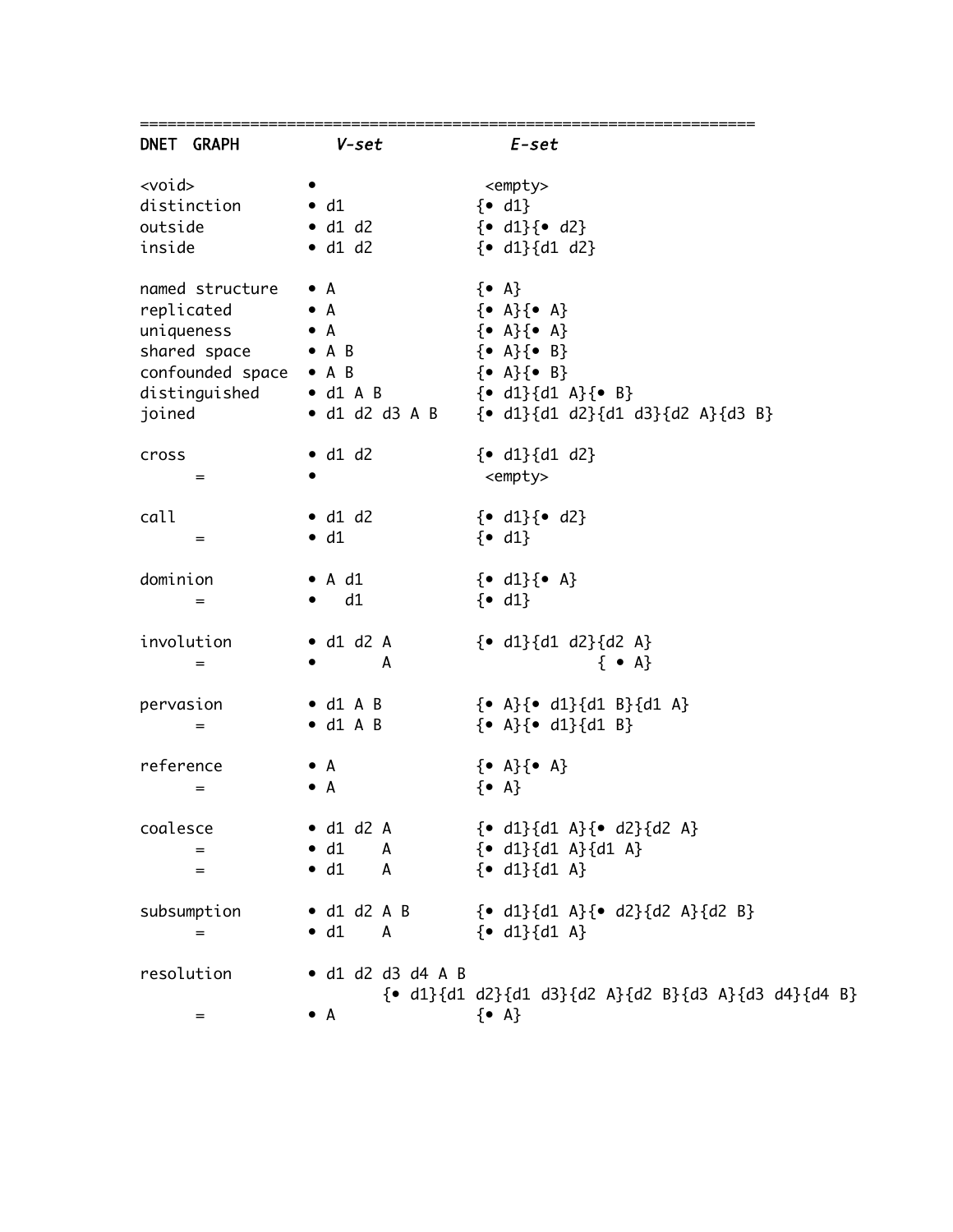| DNET GRAPH        | V-set                                                         | E-set                                         | [continued]                                                                                                                                                                                                                                                                                                       |
|-------------------|---------------------------------------------------------------|-----------------------------------------------|-------------------------------------------------------------------------------------------------------------------------------------------------------------------------------------------------------------------------------------------------------------------------------------------------------------------|
| Robbins<br>=      | $\bullet$ d1 d2 d3 A B<br>$\bullet$ d1 A                      | $\{ \bullet \text{ d1} \} \{ d1 \text{ A} \}$ | { <b>•</b> d1}{d1 A}{d1 B}{ <b>•</b> d2}{d2 A}{d2 d3}{d3 B}                                                                                                                                                                                                                                                       |
| distribution<br>= |                                                               |                                               | • d1 d2 d3 A B C $\{$ • d1 $\{$ d1 d2 $\{$ d1 d3 $\{$ d2 B $\}$ $\{$ d3 C $\}$ $\{$ d2 A $\}$ $\{$ d3 A $\}$<br>• d1 d2 d3 A B C {• d1}{d1 d2}{d1 d3}{d2 B}{d3 C}{ • A}                                                                                                                                           |
| pivot<br>=        | $\bullet$ d1 d2 d3 d4 d5 A B C<br>$\bullet$ d2 d3 d4 d6 A B C |                                               | $\{ \bullet \text{ d1} \} \{ d1 \text{ d2} \} \{ d2 \text{ A} \} \{ d2 \text{ B} \} \{ d1 \text{ d3} \} \{ d3 \text{ d4} \} \{ d3 \text{ d5} \} \{ d4 \text{ A} \} \{ d5 \text{ C} \}$<br>$\{ \bullet \ d2 \} \{ d2 \ A \} \{ d2 \ d6 \} \{ d6 \ B \} \{ \bullet \ d3 \} \{ d3 \ d4 \} \{ d4 \ A \} \{ d3 \ C \}$ |

## Notes

1. Replicated/uniqueness and shared/confounded space are not different in this form.

2. Coalesce has an intermediate form, emphasizing that the distinction itself is replicated. Distinctions can be seen as replicated as well in subsumption, resolution, Robbins and pivot.

3. Replicated distinctions are named in pivot. Pivot requires only one variable at odd and even depth, so has four distinct forms. Similarly distribution has four forms, for eg:  $((A (B))(A (C))) = A (B C)$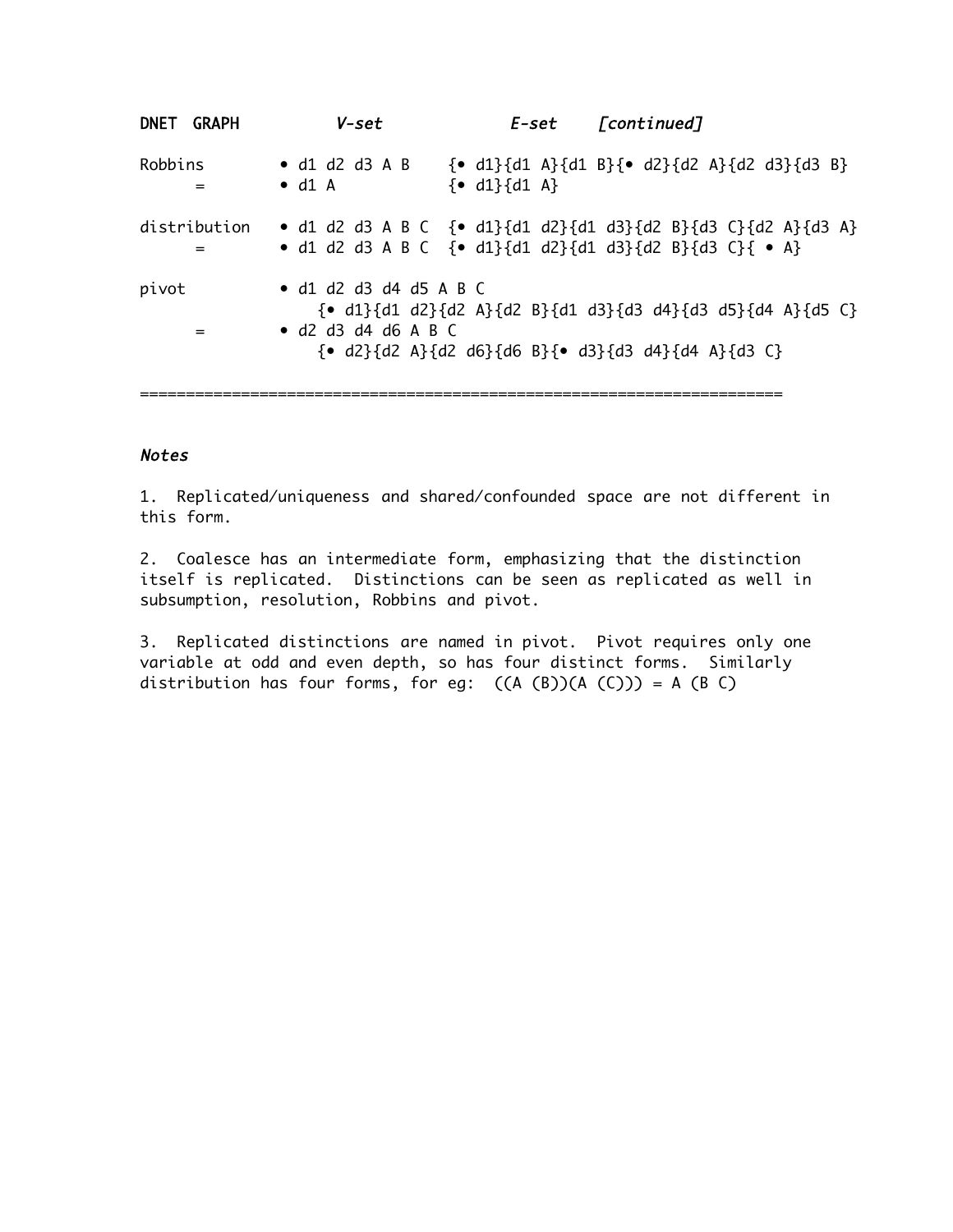| $\bullet -  -* -   - = \bullet$                                                       |
|---------------------------------------------------------------------------------------|
| $ -0$ 0- $ -\infty$ $ -\bullet- $ $\infty$ 0-                                         |
| $A \bullet \bullet -   = \sim A \bullet -   \sim = \bullet -  $                       |
| $\bullet -  -* -  -A  = \bullet A$                                                    |
| $A \bullet \bullet -  -AB == A \bullet -  -B \sim = \bullet A -  -B$<br>$\lambda$ --/ |
| $A \bullet \bullet A \implies A \bullet A \sim = A \bullet$                           |
| $A- -••- -A  = \sim •- -A \sim = •- -A$<br>\-/                                        |
| $A- -••- -AB == A- -•- -B \sim = A- -•$<br>$\-\ - - - /$                              |
| $\bullet -  -* -  -AB$<br>$\{-1 - A - 1 - B$                                          |
| [later]                                                                               |
|                                                                                       |

Here's the rough workup for the new suggested notation: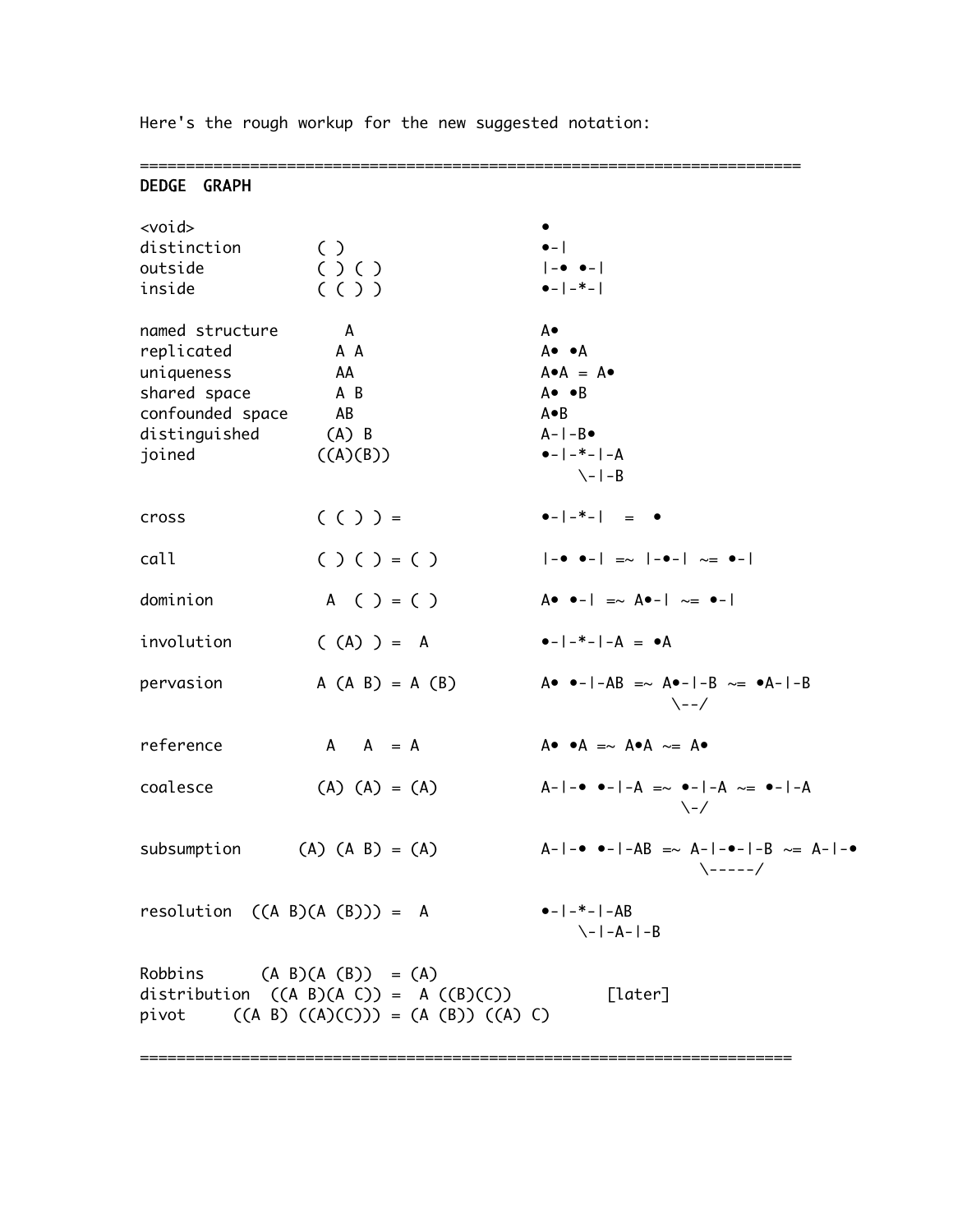## Notes

1. I've used

 $=$   $\sim$  ...  $\sim$  =

to mean the imaginary/transitional state that never really exists. It also shows that the process of unifying POV creates (and is sufficient to create) the change (!). A very nice distinction then arises between POV transforms associated with spatial phenomena (call, dominion, reference) and topological transforms associated with distinction phenomena (cross, involution). Pervasion/subsumption are the same and are both spatial and topological, which I have known for a while and have always had difficulty communicating.

- 2. May be some clerical errors.
- 3. is the name of the top level space
- 4. Adjacency means confounded in space
- 5. Pervasion on is unclear, see last paragraph below.
- 6. Resolution:

 $(A (B))$  =?=  $\bullet - |-A-|-B$ 

I'm still not comfortable with coalesce, aka complex reference. This seems tied into the equivalence class issue, so:

Boundary logic as an interpretation of boundary math. Integers and sets are other interpretations of the abstract structure. Interpretation does not become important until we begin to establish equivalence classes. So, for example,

$$
A = A
$$

is an interpretation which implements idempotency and thus Booleanism.

 $A A = 2A$ 

is an interpretation which implements integers. Yes, we can use propositional logic as a primary interpretation (built-in as crossing and calling axioms), then interpret integers, etc. as logic. But this is a choice.

My questions start up at multiple reference (no surprise). When we say A=A, that is trivial only when A is a ground object. When it is a complex form,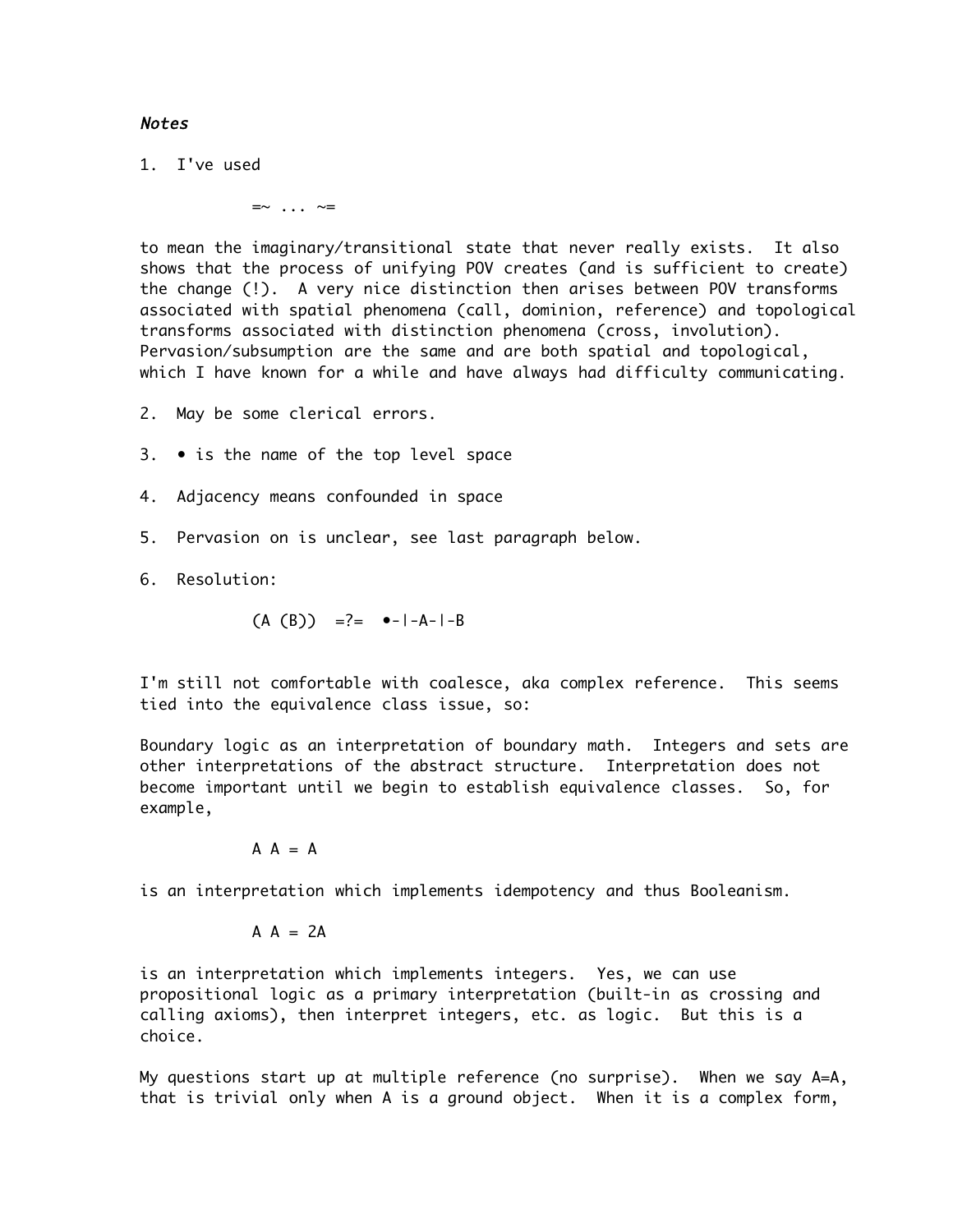we must invest computational effort to establish either the identicality of each side of the equation (A=A), or equivalently the truth of the equation (A=B is true).

So I'm calling this the equivalence class issue. I think hierarchy is also involved in the sense that once an encapsulation is constructed, we loose ability to know what is inside. In any event, this issue is at the heart of most of my practical work in logic synthesis. It comes down to

1) how can you identify identical structures (the match issue), and

2) how can you identify redundant structures (the optimization issue).

I was very comfortable with (1) until we began thinking about confounded spaces.

Expressions with grounds can easily require work to match. The theorems above are good examples, here are some elementary tricky others.

Redundant structure:

 $(a (b c)) (a (b)) (a (c)) = (a (b c))$ 

Classical two-variable tautology:

 $((a \ b) ((a)(b))) ((a (b)) (b (a))) = ()$ 

Three-variable variation tautology:

 $((a \ b) ((a)(c))) ((a (b)) (c (a))) = ()$ 

The problem is that it takes search to figure out the right thing to do with these. But the bigger problem is that they are true also of the algebra, in which each letter can be an arbitrary configuration. So

1) you can quickly construct large tangled structures which carry no functionality or which present hazards etc. in circuits, and

2) in algebraic transformation, you can no longer resort to case analysis. Also note that these equations are true only when we interpret boundary math in a particular domain, Boolean logic.

What this all means is that a good representation of the foundations is not sufficient, we also need a good transformational structure built into the representation. But even without pragmatics, I suspect that tangled reference interacts at basic levels with the notion of confounded space. The simplest example is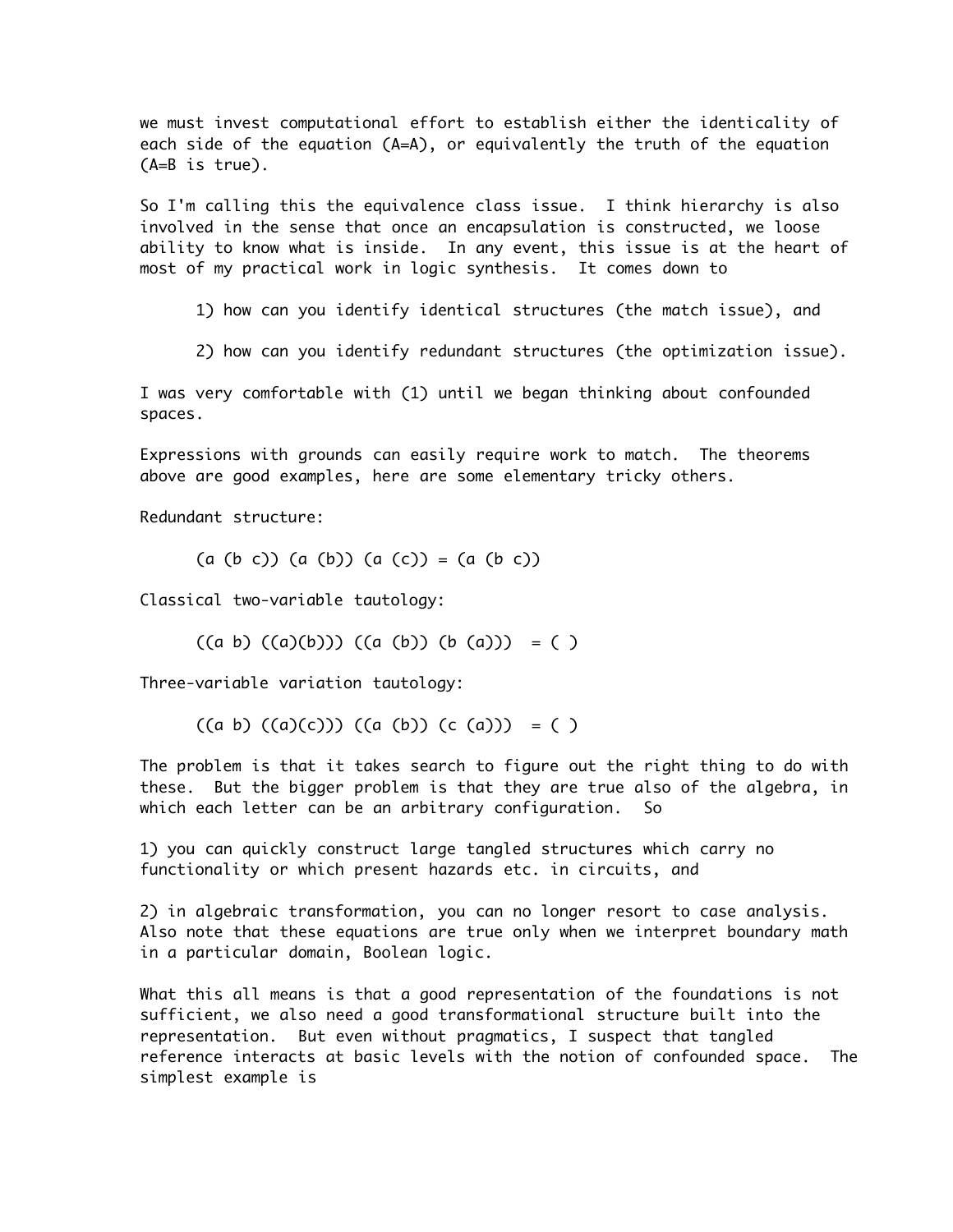$(a)(a)$   $a-1-e$   $e-1-a$ 

where a is a ground. When we join POV, as in

 $a-|-\bullet-|-a$ 

we still cannot know what is on the other side of the distinction without exerting effort. I suppose

 $a \bullet \bullet a \implies a \bullet a$ 

might present the same problem, but here at least you can argue that there is only one a and it is not confounded with itself. But in the case of (a), the confounding is at a distance, not in the space of your perspective. And I don't think you can go to each space simultaneously. So you either have to

1) construct memory and visit both spaces over time, or

2) have the unique a signal the apparently duplicate D, or

3) use only one D so that the duplication is more apparent, or

4) have a global perspective and do matching, or ...

Anyway, I'm not at all sure about how to represent pervasion,

 $a$   $(a b) = a (b)$ 

Is the "a b" structure confounded as in

a (a b)

or not? If it is, how do you disambiguate the a from the b when in fact it is there only as an artifact?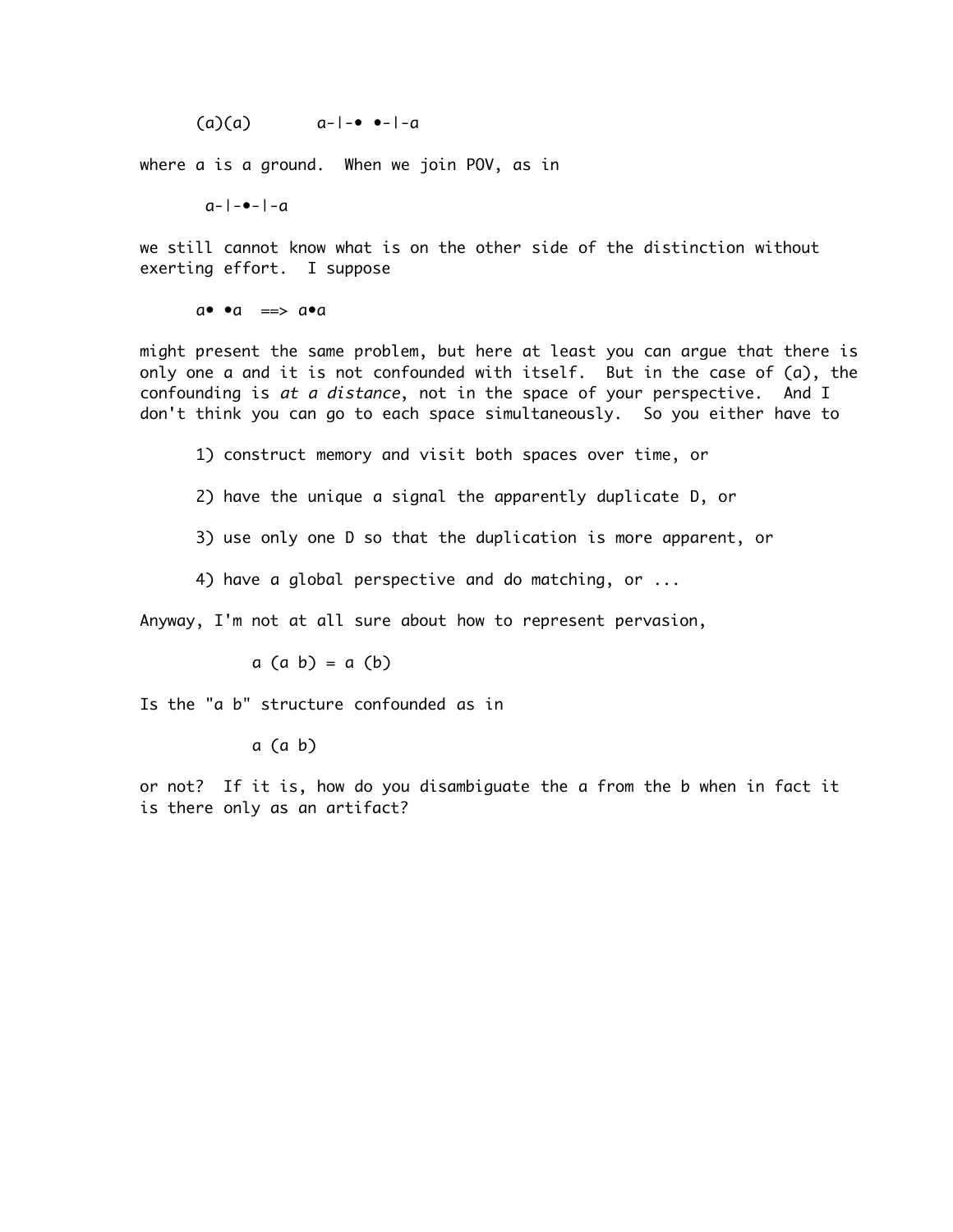### GRAPH ISOMORPHISM UNDER VOID TRANSFORMATIONS

Herein "old" refers to the conventional way of building graphs. "New" refers to the boundary techniques being explored. The following figures illustrate our choices (ASCII is used for the rest of the paper)

Simple GRAPH diagram with abstract homogeneous functional units



Simple territory-based MAP diagram



Simple containment-based PATH diagram



Graph isomorphism is a deeper question, as is the issue of differentiating between Join and Share. Graphs and maps are Old-isomorphic and Newisomorphic, but not isomorphic between Old and New (!). It's the thing about representations hiding some aspects of meaning and highlighting others. From a set theoretic Old-description model, you do not have the tools to say how they are different, but erasing an Old-edge is not the same as erasing a border or a path.

Consider the instruction "Erase an edge/border/path"

| Graph: $( )---( ) = ( )$ ( ) or |  |  |  |  |         |  |
|---------------------------------|--|--|--|--|---------|--|
| Map: $(   ) = ( )$ or $  =$     |  |  |  |  |         |  |
| Path: $---(-) =$ ( ) or         |  |  |  |  | _______ |  |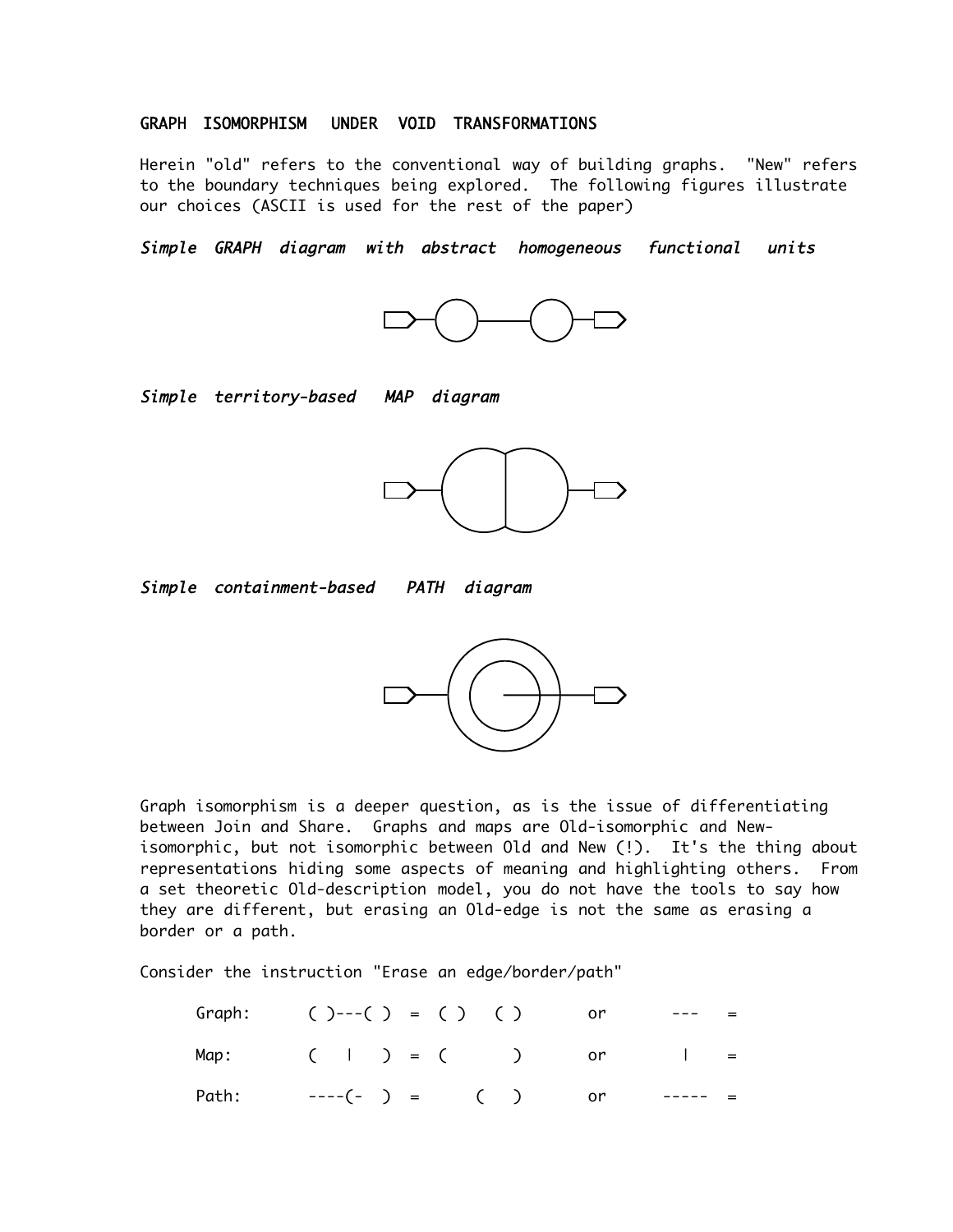Consider: "Erase a vertex/territory/location"

|  |  | Graph: $( )---( ) = ( )$ or $( )--- =$ |  |  |
|--|--|----------------------------------------|--|--|
|  |  | Map: $(   ) =   )$ or $($ =            |  |  |
|  |  | Path: ----(- ) = ---- - or ( ) =       |  |  |

These differences are in the pure structures, not in any interpretations. Let me try Cross and Call from nine notations (all have duals). (The Omeans oriented, your POV is explicit.  $\sqrt{2}$  in rooms is a door in a wall.)

## **CROSS**

| Parens:      | (() )             | =   |              |
|--------------|-------------------|-----|--------------|
| $0$ -graph:  | $---( )---( )$    | $=$ |              |
| $0-D$ -edge: | $.-D-() - D-() )$ | $=$ |              |
| Map:         | $(+)$             | $=$ |              |
| $0$ -map:    | (.     )          | $=$ | $( \cdot )$  |
| Rooms:       | $($ > > $)$       | $=$ | ( )          |
| Path:        | --(---)--         | =   | ∋<br>$- - ($ |

CALL

| Parens:      | ( ) ( )               | $=$ | $\left( \begin{array}{c} \end{array} \right)$ |
|--------------|-----------------------|-----|-----------------------------------------------|
| 0-graph:     | $( )---(-)$           | $=$ | $---( )$                                      |
| $0-D$ -edge: | $() - D - . - D - ()$ | $=$ | $. -D - ( )$                                  |
| Map:         | $( )$ $( )$           | $=$ | ( )                                           |
| $0$ -map:    | $(   .   ) =$         |     | $($ $\vert$ $)$                               |
| Rooms:       | $( \wedge   \wedge )$ | $=$ | $(\wedge)$                                    |
| Path:        | $== (= )$             | $=$ | $---(-)$                                      |